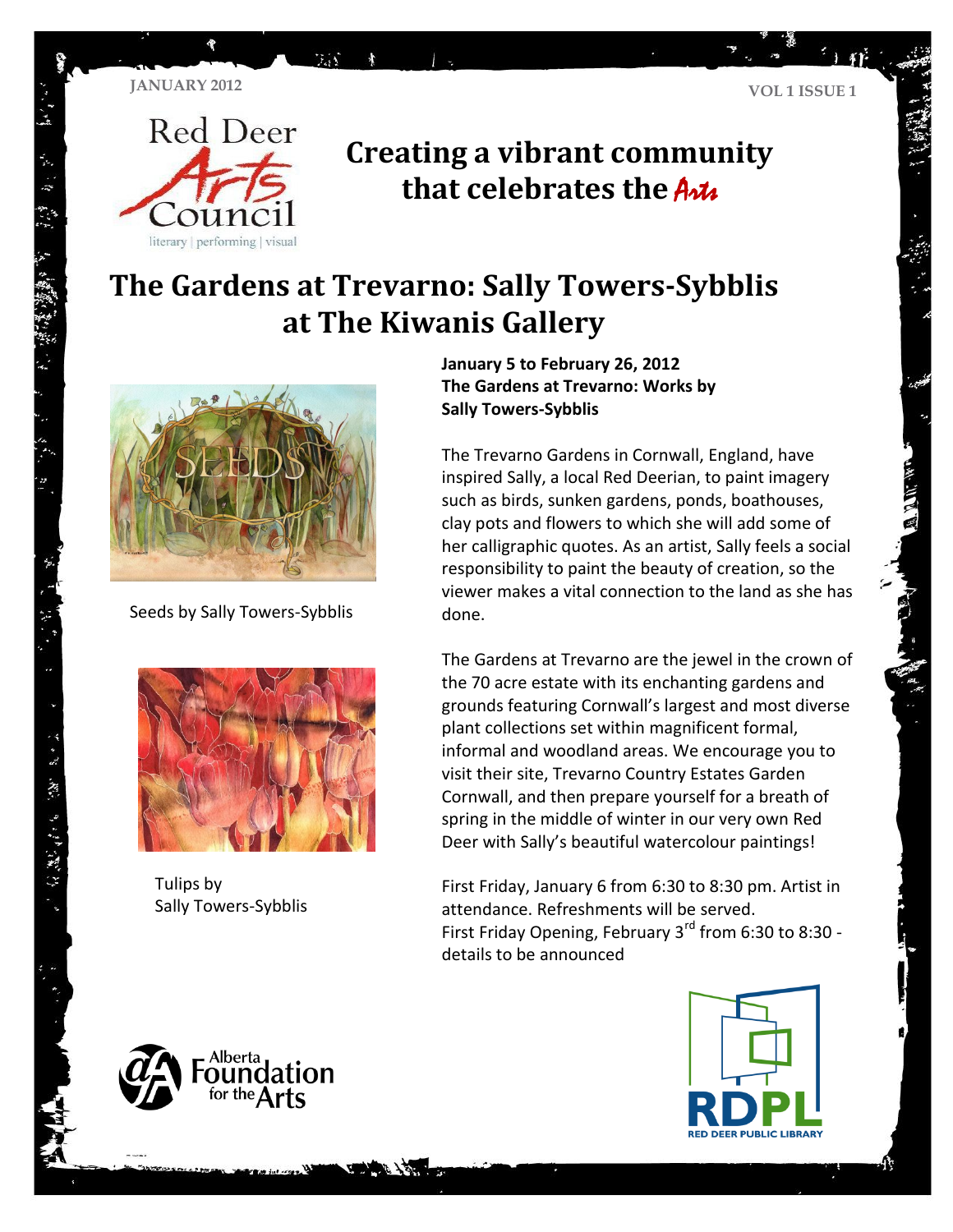# Susan Barker

#### Interview by Emily Ursuliak

Originally born in Claresholm, Alberta, Susan Barker moved around a lot before finally settling down roots in Red Deer; but, she has always been a creative person. A multi-faceted artist, Susan works in a number of different forms: photography, watercolour painting, and pottery, which she taught before the birth of her first child. She says that each demands of her a different approach. Creating pottery for her is an intuitive process that involves letting her subconscious take over while she works. Susan is drawn to create pottery that is engagingly unsymmetrical and full of texture; the work is earthy and organic in nature.

In contrast to her approach to pottery, her watercolour paintings demand a higher level of focus due to the nature of the medium, which requires that the painter work backwards to the normal process of painting. This is what she enjoys most about painting in watercolour: the challenges that it presents to her, and also the opportunities. She credits the evening watercolour classes with Susan Woolgar at Red Deer College for developing her talent as a painter and fuelling her obsession for her medium of choice. Susan has been very prolific in watercolour, which is evident in two of her last shows "The Oilfield Show" and "The Soul Show."

"The Oilfield Show" was born out of Susan's close relationship to the oilfield – her husband works in the industry– and also a desire to illustrate a world that was foreign to many of the other artists she is friends with in the community. Painted from her photographs at her husband's worksite, the paintings show her enjoyment of spending time with the people and landscapes of the oilfield.

The "Soul Show" found her doing very unique portraits of family and friends. Taking the old adage, "the eyes are the windows to the soul," Susan focused her portraits on the eyes of the people she is closest to. She was interested to see what reaction it caused when people entered a gallery space full of gazes. The result was a room full of the warmth of her family and friends, whose eyes were welcoming to the viewers that met their stare.

Susan is an active member of the Red Deer Art Club, the Alberta Community Art Club Association, the Red Deer Pottery Club, P'Artisan Artist Network and also the Red Deer Arts Council. She takes workshops and competes regularly in the belief that "competition and critiquing helps you to hone your skills." She is certainly a very vital member of Red Deer's visual arts scene.

### Reminder for Brent Barootes workshops,

ない。

1. **Sponsorship: Building a Proposal That Works** on Saturday, February 11, 9:00 am to 1:00 pm. Dawe Centre 2. **Sponsorship: How to Figure out What You Have to Sell Beyond Banners and Logos on** March 10, 9:00 am to 1:00 pm. Dawe Centre To register, call the RDAC office at 403- 348-2787 or send a cheque to RDAC. Cost is \$40.00 per workshop.

#### Wanted:

The Programming Committee is seeking volunteers to help with formulating plans for new workshops and events for "Where's My Tribe" and working with the community to develop and implement workshops and special events geared to arts organizations and artists in Red Deer and area to promote ongoing networking to share knowledge and experience.

Contact Carol Lynn at [clgilchrist@shaw.ca](mailto:clgilchrist@shaw.ca) Phone: 403-346-7203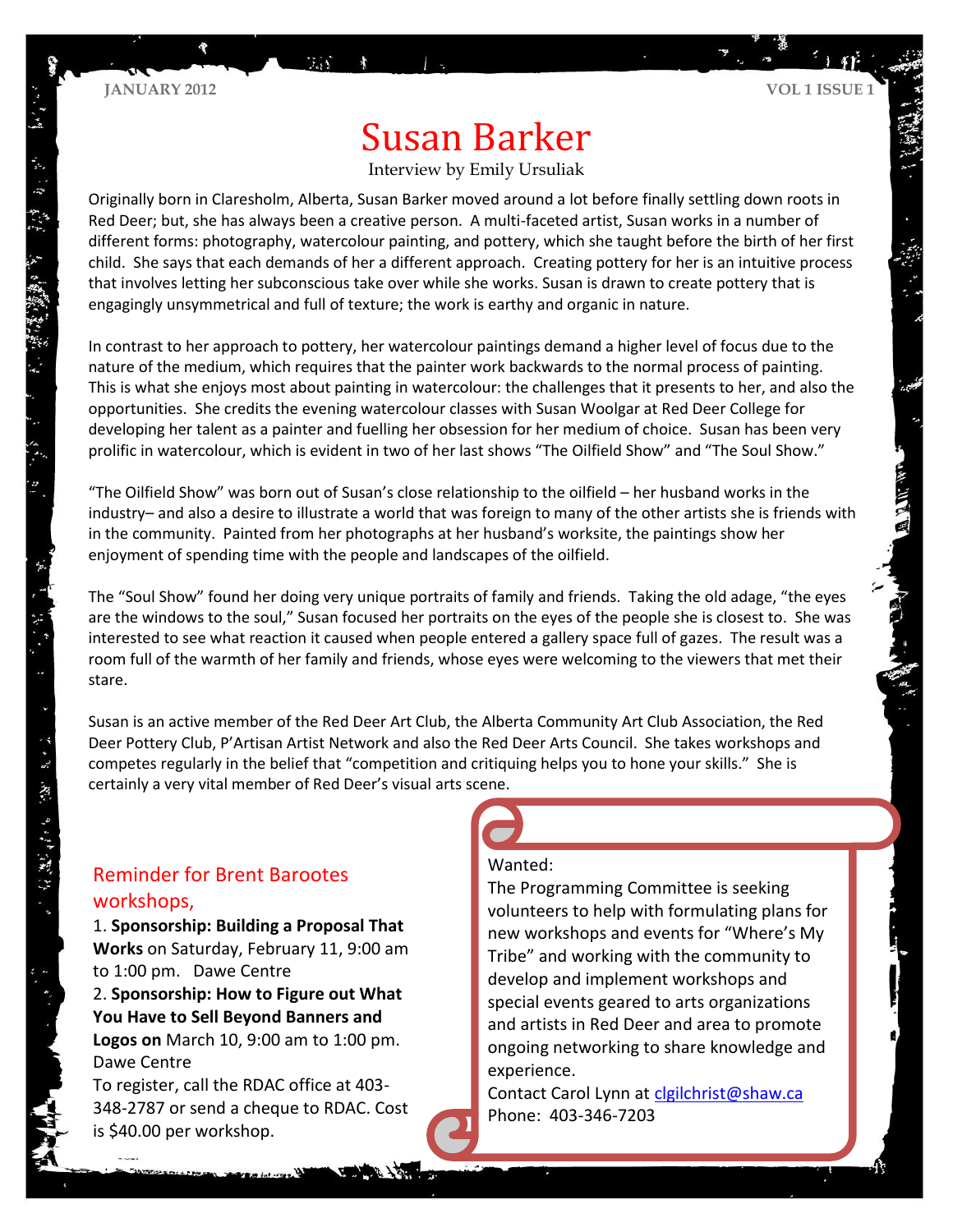贾

### Red Deer Arts Council Membership Drive 2012



**Red Deer Arts Council** Scott Block 111-4818 50th Avenue Red Deer, Alberta T4N 4A3 Ph: 403-348-ARTS (2787)

Membership Application Form 2012

Individual \$30.00  $\bullet$ 

mini

- Group \$50.00  $\bullet$
- Student \$15.00 (from September 1 to August 31 yearly)  $\bullet$
- All other memberships are renewable annually in January

Date:

Name:

Group Name:

Representative's name:

Address:

#### **Business Phone:**

Cell Phone:

#### Email:

· 3 現金 きげん (W)

Website:

My interests with the Red Deer Arts Council are: please check all that apply

#### I am /We are

- $\circ$  Performing Artist(s)
- O Literary Artist(s)

I would like to be/We would like to be

- O Board Members
- O Volunteer-wherever I am needed!
- O Visual Arts/Gallery Committee
- O Programming Committee
- $\circ$  Visual Artist(s)
- O Cultural

O Performing Arts Committee

- O Literary Arts Committee
- O Communications Committee
- O Scholarship Committee
- O Finance Committee

Please keep a copy for your records and submit form, along with your payment, to the Red Deer Arts Council - Thank You!

Thanks to the generous support of:







For Office Use Only

| Fee \$       | Tax Receipt # |
|--------------|---------------|
| Donation \$  | Member#       |
| Cash/Cheque# |               |